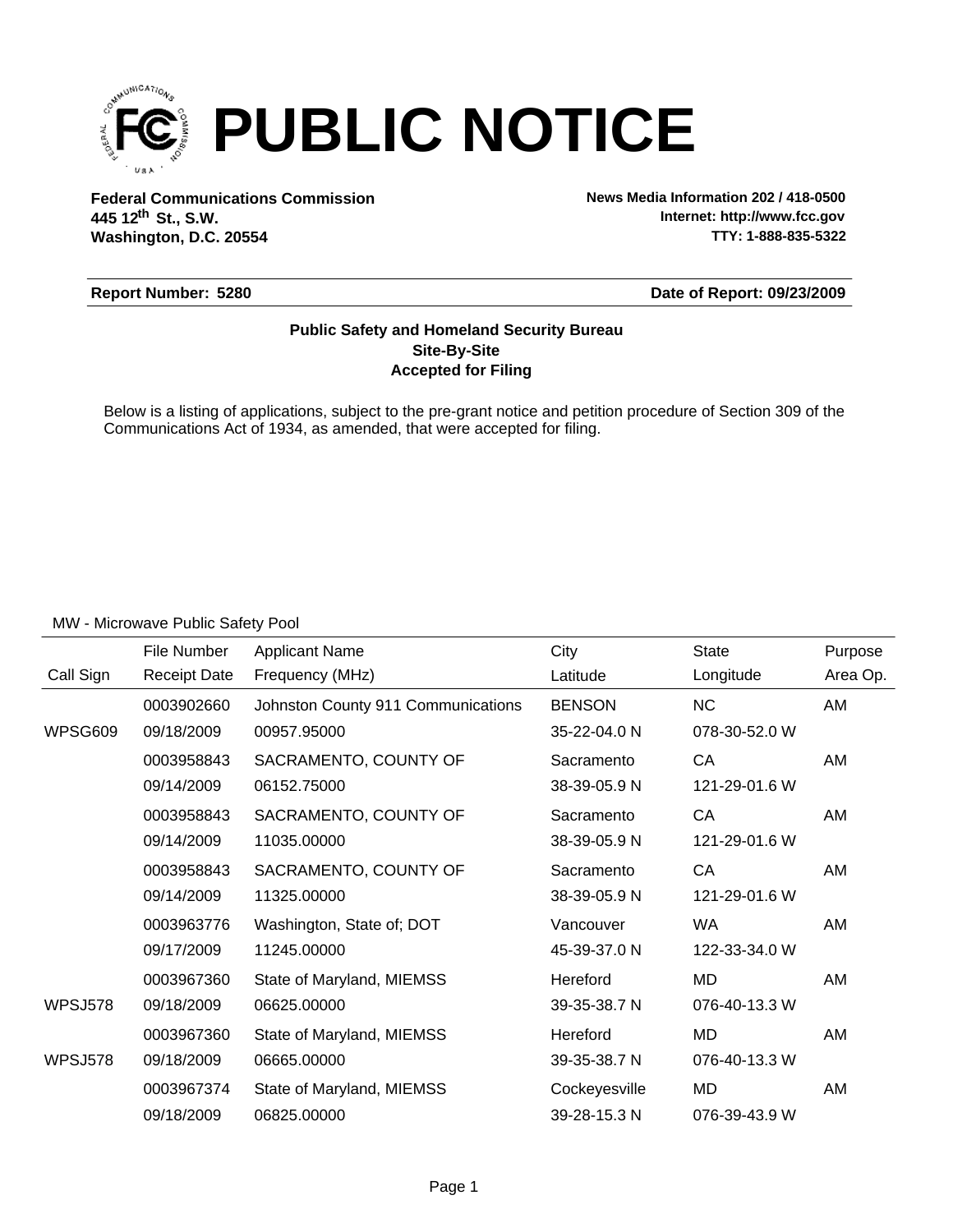|                | File Number         | <b>Applicant Name</b>                      | City               | <b>State</b>  | Purpose  |
|----------------|---------------------|--------------------------------------------|--------------------|---------------|----------|
| Call Sign      | <b>Receipt Date</b> | Frequency (MHz)                            | Latitude           | Longitude     | Area Op. |
|                | 0003967386          | State of Maryland, MIEMSS                  | <b>PARKTON</b>     | MD            | AM       |
|                | 09/18/2009          | 06785.00000                                | 39-42-14.9 N       | 076-38-21.9 W |          |
|                | 0003963749          | WASHINGTON, STATE OF; Dept. of Trar TACOMA |                    | <b>WA</b>     | MD       |
| WPUX869        | 09/14/2009          | 17880.00000                                | 47-15-02.3 N       | 122-27-25.4 W |          |
|                | 0003963749          | WASHINGTON, STATE OF; Dept. of Trar TACOMA |                    | WA            | MD       |
| WPUX869        | 09/14/2009          | 17900.00000                                | 47-15-02.3 N       | 122-27-25.4 W |          |
|                | 0003963759          | WASHINGTON, STATE OF; Dept. of Trar TACOMA |                    | <b>WA</b>     | MD       |
| WPUX871        | 09/14/2009          | 19440.00000                                | 47-09-15.0 N       | 122-23-44.0 W |          |
|                | 0003963759          | WASHINGTON, STATE OF; Dept. of Trar TACOMA |                    | <b>WA</b>     | MD       |
| WPUX871        | 09/14/2009          | 19460.00000                                | 47-09-15.0 N       | 122-23-44.0 W |          |
|                | 0003964485          | CLARK, COUNTY OF                           | <b>LAS VEGAS</b>   | <b>NV</b>     | MD       |
| WPYG232        | 09/14/2009          | 06315.84000                                | 36-19-05.6 N       | 115-34-29.8 W |          |
|                | 0003966350          | County of Franklin, VA                     | <b>ROCKY MOUNT</b> | VA            | MD       |
| WQIT497        | 09/16/2009          | 06063.80000                                | 37-01-26.0 N       | 079-53-38.1 W |          |
|                | 0003966350          | County of Franklin, VA                     | <b>ROCKY MOUNT</b> | VA            | MD       |
| WQIT497        | 09/16/2009          | 10995.00000                                | 37-01-26.0 N       | 079-53-38.1 W |          |
|                | 0003966350          | County of Franklin, VA                     | <b>ROCKY MOUNT</b> | VA            | MD       |
| <b>WQIT497</b> | 09/16/2009          | 11035.00000                                | 37-01-26.0 N       | 079-53-38.1 W |          |
|                | 0003966399          | County of Franklin, VA                     | <b>ROCKY MOUNT</b> | VA            | MD       |
| WQIT498        | 09/16/2009          | 11485.00000                                | 36-59-49.0 N       | 079-53-16.0 W |          |
|                | 0003967360          | State of Maryland, MIEMSS                  | Hereford           | <b>MD</b>     | MD       |
| WPSJ578        | 09/17/2009          | 06625.00000                                | 39-35-38.7 N       | 076-40-13.3 W |          |
|                | 0003967360          | State of Maryland, MIEMSS                  | Hereford           | MD            | MD       |
| WPSJ578        | 09/17/2009          | 06665.00000                                | 39-35-38.7 N       | 076-40-13.3 W |          |
|                | 0003967393          | LANE COUNTY SHERIFF' S OFFICE              | <b>BANDON</b>      | OR            | MD       |
| WQJW943        | 09/17/2009          | 06004.50000                                | 43-00-30.9 N       | 124-23-48.8 W |          |
|                | 0003967393          | LANE COUNTY SHERIFF'S OFFICE               | <b>BANDON</b>      | <b>OR</b>     | MD       |
| WQJW943        | 09/17/2009          | 06063.80000                                | 43-00-30.9 N       | 124-23-48.8 W |          |
|                | 0003967393          | LANE COUNTY SHERIFF' S OFFICE              | <b>BANDON</b>      | <b>OR</b>     | MD       |
| WQJW943        | 09/17/2009          | 06625.00000                                | 43-00-30.9 N       | 124-23-48.8 W |          |
|                | 0003967394          | LANE COUNTY SHERIFF'S OFFICE               | <b>COQUILLE</b>    | <b>OR</b>     | MD       |
| WQJW942        | 09/17/2009          | 06197.24000                                | 42-57-31.3 N       | 124-16-19.8 W |          |
|                | 0003967394          | LANE COUNTY SHERIFF'S OFFICE               | <b>COQUILLE</b>    | <b>OR</b>     | MD       |
| WQJW942        | 09/17/2009          | 06315.84000                                | 42-57-31.3 N       | 124-16-19.8 W |          |
|                | 0003967711          | State of Maryland, MIEMSS                  | Pen Mar Park       | MD            | MD       |
| WPYK290        | 09/17/2009          | 06765.00000                                | 39-41-47.3 N       | 077-30-44.9 W |          |
|                | 0003967718          | State of Maryland, MIEMSS                  | Hagerstown         | MD            | MD       |
| WPXQ841        | 09/17/2009          | 06605.00000                                | 39-38-36.0 N       | 077-43-27.0 W |          |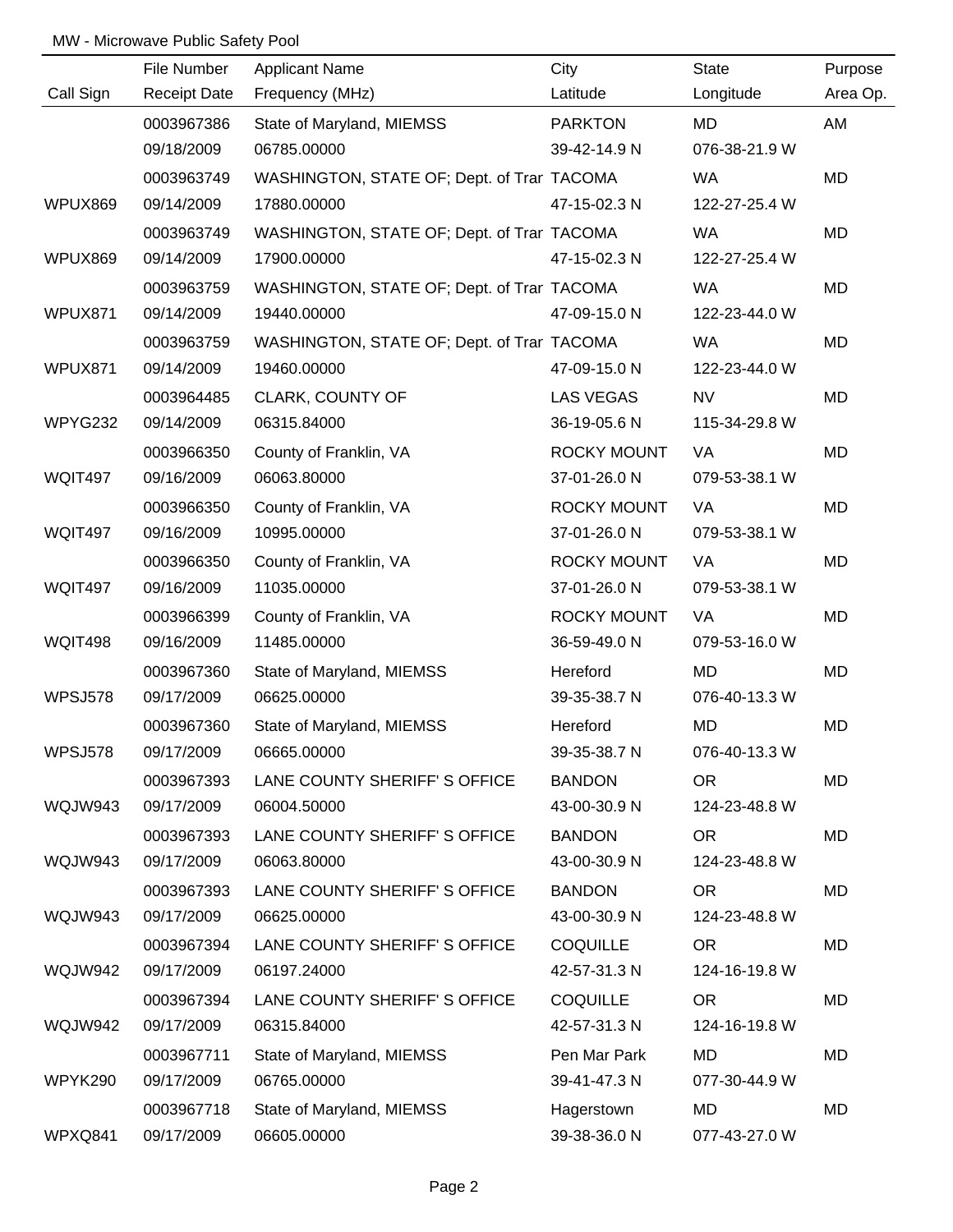|           | File Number         | <b>Applicant Name</b>                 | City                  | State         | Purpose     |
|-----------|---------------------|---------------------------------------|-----------------------|---------------|-------------|
| Call Sign | <b>Receipt Date</b> | Frequency (MHz)                       | Latitude              | Longitude     | Area Op.    |
|           | 0003967877          | State of Maryland, MIEMSS             | Cheverly              | MD            | MD          |
| WQKA403   | 09/17/2009          | 10915.00000                           | 38-55-50.0 N          | 076-55-13.5 W |             |
|           | 0003968419          | Johnston County 911 Communications    | <b>SMITHFIELD</b>     | <b>NC</b>     | MD          |
| WPSG608   | 09/18/2009          | 00954.35000                           | 35-30-39.5 N          | 078-25-43.0 W |             |
|           | 0003968463          | Jefferson County School District      | <b>RIGBY</b>          | ID            | MD          |
| WQKM697   | 09/18/2009          | 17980.00000                           | 43-40-06.6 N          | 111-56-26.6 W |             |
|           | 0003963776          | Washington, State of; DOT             | Vancouver             | WA            | <b>NE</b>   |
|           | 09/14/2009          | 11245.00000                           | 45-39-37.0 N          | 122-33-34.0 W |             |
|           | 0003963786          | Washington, State of; DOT             | Washougal             | <b>WA</b>     | <b>NE</b>   |
|           | 09/14/2009          | 10755.00000                           | 45-35-06.4 N          | 122-11-49.3 W |             |
|           | 0003964495          | CLARK, COUNTY OF                      | <b>INDIAN SPRINGS</b> | <b>NV</b>     | <b>NE</b>   |
|           | 09/14/2009          | 06063.80000                           | 36-34-09.8 N          | 115-40-35.7 W |             |
|           | 0003964769          | <b>STATE OF ALASKA</b>                | <b>KETCHIKAN</b>      | AK            | <b>NE</b>   |
|           | 09/14/2009          | 11285.00000                           | 55-21-41.3 N          | 131-47-46.6 W |             |
|           | 0003964769          | <b>STATE OF ALASKA</b>                | <b>KETCHIKAN</b>      | AK            | <b>NE</b>   |
|           | 09/14/2009          | 11365.00000                           | 55-21-41.3 N          | 131-47-46.6 W |             |
|           | 0003964773          | WASATCH INTEGRATED WASTE MANA Layton, |                       | UT            | <b>NE</b>   |
|           | 09/14/2009          | 21825.00000                           | 41-07-10.5 N          | 111-56-02.2 W |             |
|           | 0003964773          | WASATCH INTEGRATED WASTE MANA Layton, |                       | UT            | <b>NE</b>   |
|           | 09/14/2009          | 22075.00000                           | 41-07-10.5 N          | 111-56-02.2 W |             |
|           | 0003964774          | WASATCH INTEGRATED WASTE MANA LAYTON  |                       | UT            | <b>NE</b>   |
|           | 09/14/2009          | 23025.00000                           | 41-06-37.8 N          | 111-57-19.6 W |             |
|           | 0003964775          | WASATCH INTEGRATED WASTE MANA LAYTON  |                       | UT            | <b>NE</b>   |
|           | 09/14/2009          | 23275.00000                           | 41-06-41.5 N          | 111-55-43.4 W |             |
|           | 0003965834          | City of Bentonville                   | Bentonville           | AR            | <b>NE</b>   |
|           | 09/15/2009          | 00932.33125                           | 36-22-13.3 N          | 094-12-15.7 W |             |
|           | 0003965834          | City of Bentonville                   | Bentonville           | AR            | <b>NE</b>   |
|           | 09/15/2009          | 00941.33125                           | 36-22-13.3 N          | 094-12-15.7 W |             |
|           | 0003966056          | MIAMI-DADE COUNTY                     |                       | FL.           | <b>NE</b>   |
|           | 09/16/2009          | 06430.00000                           |                       |               | $\mathbf C$ |
|           | 0003966056          | MIAMI-DADE COUNTY                     |                       | <b>FL</b>     | <b>NE</b>   |
|           | 09/16/2009          | 06438.00000                           |                       |               | $\mathsf C$ |
|           | 0003966056          | MIAMI-DADE COUNTY                     |                       | <b>FL</b>     | <b>NE</b>   |
|           | 09/16/2009          | 06446.00000                           |                       |               | ${\bf C}$   |
|           | 0003966056          | MIAMI-DADE COUNTY                     |                       | FL.           | <b>NE</b>   |
|           | 09/16/2009          | 06455.00000                           |                       |               | $\mathsf C$ |
|           | 0003966056          | MIAMI-DADE COUNTY                     |                       | <b>FL</b>     | <b>NE</b>   |
|           | 09/16/2009          | 06463.00000                           |                       |               | C           |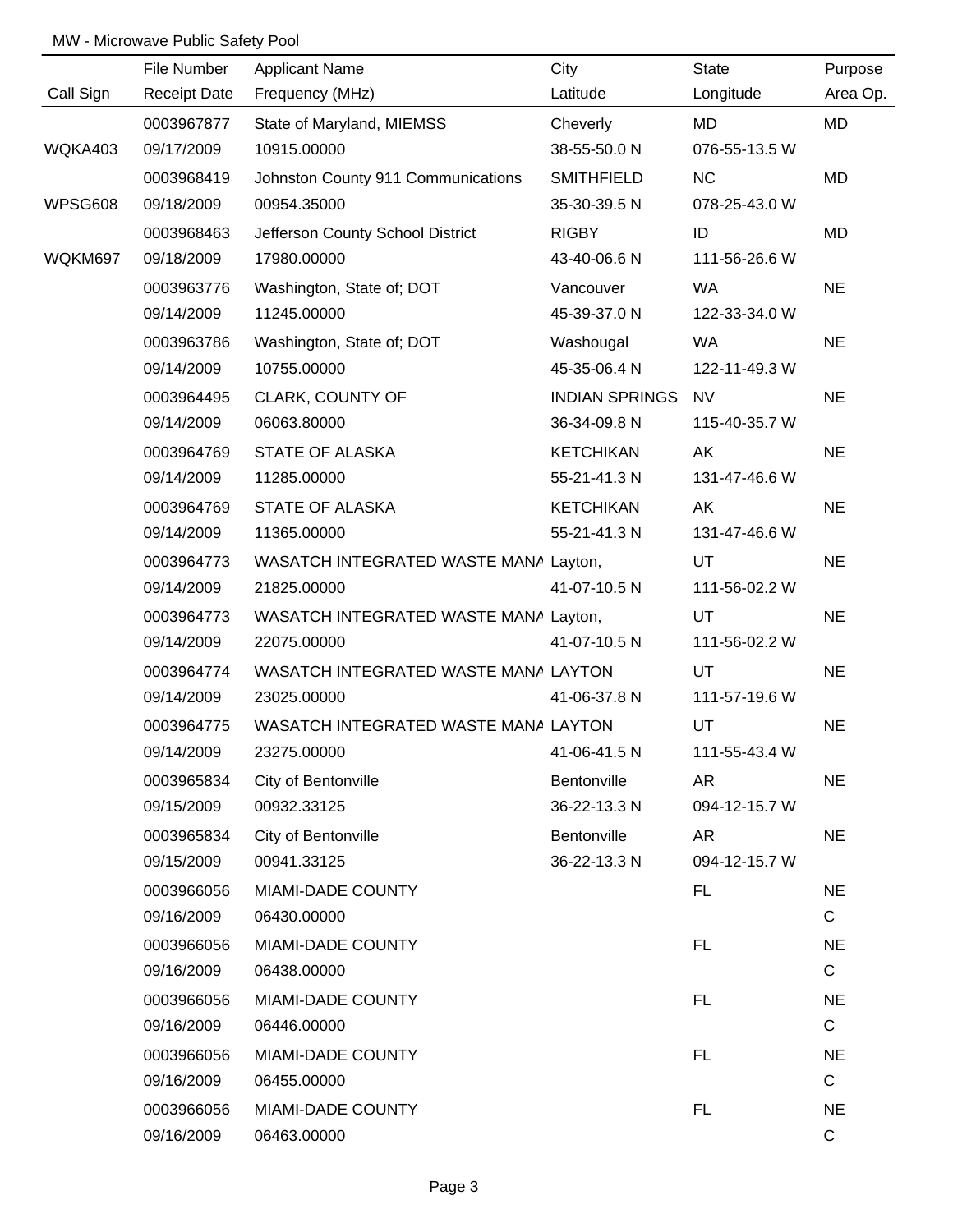|           | File Number         | <b>Applicant Name</b>                      | City           | <b>State</b>  | Purpose     |
|-----------|---------------------|--------------------------------------------|----------------|---------------|-------------|
| Call Sign | <b>Receipt Date</b> | Frequency (MHz)                            | Latitude       | Longitude     | Area Op.    |
|           | 0003966056          | MIAMI-DADE COUNTY                          |                | FL.           | <b>NE</b>   |
|           | 09/16/2009          | 06471.00000                                |                |               | $\mathsf C$ |
|           | 0003966056          | MIAMI-DADE COUNTY                          |                | FL.           | <b>NE</b>   |
|           | 09/16/2009          | 06480.00000                                |                |               | $\mathbf C$ |
|           | 0003966056          | MIAMI-DADE COUNTY                          |                | <b>FL</b>     | <b>NE</b>   |
|           | 09/16/2009          | 06488.00000                                |                |               | $\mathbf C$ |
|           | 0003966056          | MIAMI-DADE COUNTY                          |                | FL.           | <b>NE</b>   |
|           | 09/16/2009          | 06496.00000                                |                |               | $\mathbf C$ |
|           | 0003966056          | MIAMI-DADE COUNTY                          |                | FL            | <b>NE</b>   |
|           | 09/16/2009          | 06505.00000                                |                |               | $\mathbf C$ |
|           | 0003966056          | MIAMI-DADE COUNTY                          |                | FL.           | <b>NE</b>   |
|           | 09/16/2009          | 06513.00000                                |                |               | $\mathbf C$ |
|           | 0003966056          | MIAMI-DADE COUNTY                          |                | FL            | <b>NE</b>   |
|           | 09/16/2009          | 06521.00000                                |                |               | $\mathbf C$ |
|           | 0003966451          | County of Franklin, VA                     | Rocky Mount    | VA            | <b>NE</b>   |
|           | 09/16/2009          | 11525.00000                                | 36-59-28.2 N   | 079-54-23.9 W |             |
|           | 0003966464          | Franklin County of, VA                     | Moneta         | VA            | <b>NE</b>   |
|           | 09/16/2009          | 06315.84000                                | 37-07-02.4 N   | 079-43-07.2 W |             |
|           | 0003967374          | State of Maryland, MIEMSS                  | Cockeyesville  | MD            | <b>NE</b>   |
|           | 09/17/2009          | 06825.00000                                | 39-28-15.3 N   | 076-39-43.9 W |             |
|           | 0003967386          | State of Maryland, MIEMSS                  | <b>PARKTON</b> | <b>MD</b>     | <b>NE</b>   |
|           | 09/17/2009          | 06785.00000                                | 39-42-14.9 N   | 076-38-21.9 W |             |
|           | 0003967391          | LANE COUNTY SHERIFF'S OFFICE               | Denmark        | <b>OR</b>     | <b>NE</b>   |
|           | 09/17/2009          | 06785.00000                                | 42-52-19.7 N   | 124-26-11.7 W |             |
|           | 0003967957          | State of Maryland, MIEMSS                  | Lanham         | <b>MD</b>     | <b>NE</b>   |
|           | 09/17/2009          | 06404.79000                                | 38-57-17.8 N   | 076-51-54.5 W |             |
|           | 0003967957          | State of Maryland, MIEMSS                  | Lanham         | MD            | <b>NE</b>   |
|           | 09/17/2009          | 11405.00000                                | 38-57-17.8 N   | 076-51-54.5 W |             |
|           | 0003967993          | POTTSVILLE AREA SCHOOL DISTRICT POTTSVILLE |                | <b>PA</b>     | <b>NE</b>   |
|           | 09/17/2009          | 17900.00000                                | 40-40-51.8 N   | 076-12-48.4 W |             |
|           | 0003967994          | POTTSVILLE AREA SCHOOL DISTRICT POTTSVILLE |                | <b>PA</b>     | <b>NE</b>   |
|           | 09/17/2009          | 19460.00000                                | 40-40-57.7 N   | 076-12-58.4 W |             |
|           | 0003968163          | State of Maryland, MIEMSS                  | Laurel         | MD            | <b>NE</b>   |
|           | 09/18/2009          | 06152.75000                                | 39-05-48.3 N   | 076-54-06.2 W |             |
|           | 0003968163          | State of Maryland, MIEMSS                  | Laurel         | <b>MD</b>     | <b>NE</b>   |
|           | 09/18/2009          | 11245.00000                                | 39-05-48.3 N   | 076-54-06.2 W |             |
|           | 0003968166          | State of Maryland, MIEMSS                  | Laurel         | MD            | <b>NE</b>   |
|           | 09/18/2009          | 10755.00000                                | 39-05-09.3 N   | 076-52-49.0 W |             |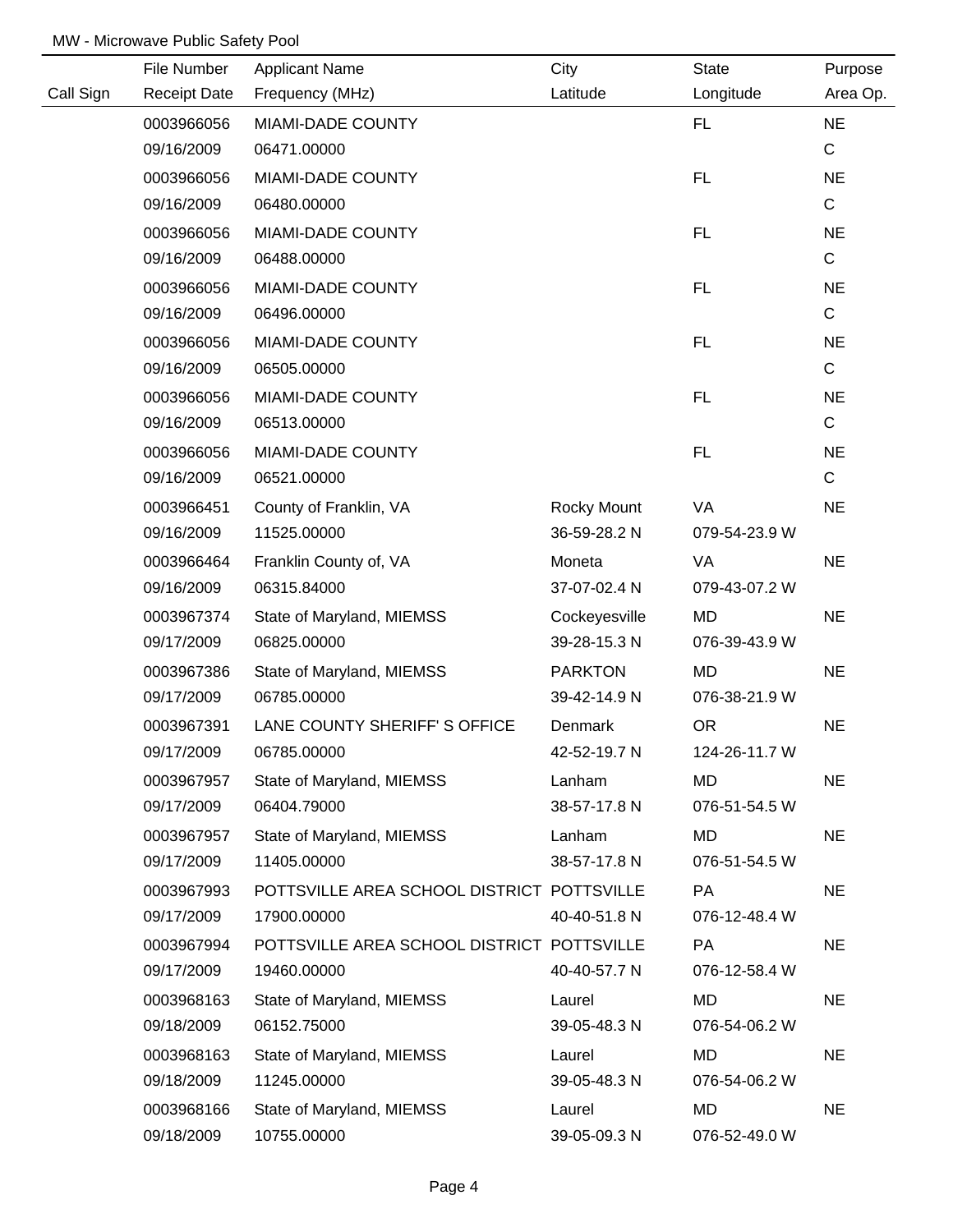|               | File Number         | <b>Applicant Name</b>                   | City              | <b>State</b>  | Purpose     |
|---------------|---------------------|-----------------------------------------|-------------------|---------------|-------------|
| Call Sign     | <b>Receipt Date</b> | Frequency (MHz)                         | Latitude          | Longitude     | Area Op.    |
|               | 0003968457          | SAINT LOUIS, COUNTY OF                  | <b>DULUTH</b>     | MN            | <b>NE</b>   |
|               | 09/18/2009          | 17760.00000                             | 46-49-03.9 N      | 092-07-43.8 W |             |
|               | 0003968457          | SAINT LOUIS, COUNTY OF                  | <b>DULUTH</b>     | MN            | <b>NE</b>   |
|               | 09/18/2009          | 17935.00000                             | 46-49-03.9 N      | 092-07-43.8 W |             |
|               | 0003968465          | Jefferson County School District        | <b>RIGBY</b>      | ID            | <b>NE</b>   |
|               | 09/18/2009          | 19540.00000                             | 43-40-44.6 N      | 111-55-01.5 W |             |
|               | 0003968493          | SAINT LOUIS, COUNTY OF                  | <b>HERMANTOWN</b> | <b>MN</b>     | <b>NE</b>   |
|               | 09/18/2009          | 19320.00000                             | 46-49-22.9 N      | 092-14-35.7 W |             |
|               | 0003968541          | SAINT LOUIS, COUNTY OF                  | <b>DULUTH</b>     | MN            | <b>NE</b>   |
|               | 09/18/2009          | 19495.00000                             | 46-49-33.9 N      | 092-10-19.7 W |             |
|               | 0003968643          | Kansas, State of                        |                   | KS            | <b>NE</b>   |
|               | 09/18/2009          | 06430.00000                             |                   |               | S           |
|               | 0003968643          | Kansas, State of                        |                   | KS            | <b>NE</b>   |
|               | 09/18/2009          | 06438.00000                             |                   |               | $\mathbb S$ |
|               | 0003968643          | Kansas, State of                        |                   | KS            | <b>NE</b>   |
|               | 09/18/2009          | 06446.00000                             |                   |               | S           |
|               | 0003968643          | Kansas, State of                        |                   | KS            | <b>NE</b>   |
|               | 09/18/2009          | 06455.00000                             |                   |               | S           |
|               | 0003968643          | Kansas, State of                        |                   | KS            | <b>NE</b>   |
|               | 09/18/2009          | 06463.00000                             |                   |               | S           |
|               | 0003968643          | Kansas, State of                        |                   | KS            | <b>NE</b>   |
|               | 09/18/2009          | 06471.00000                             |                   |               | S           |
|               | 0003968643          | Kansas, State of                        |                   | KS            | <b>NE</b>   |
|               | 09/18/2009          | 06480.00000                             |                   |               | S           |
|               | 0003968643          | Kansas, State of                        |                   | KS            | <b>NE</b>   |
|               | 09/18/2009          | 06488.00000                             |                   |               | S           |
|               | 0003968643          | Kansas, State of                        |                   | KS            | <b>NE</b>   |
|               | 09/18/2009          | 06496.00000                             |                   |               | S           |
|               | 0003968643          | Kansas, State of                        |                   | KS            | <b>NE</b>   |
|               | 09/18/2009          | 06505.00000                             |                   |               | S           |
|               | 0003968643          | Kansas, State of                        |                   | KS            | <b>NE</b>   |
|               | 09/18/2009          | 06513.00000                             |                   |               | S           |
|               | 0003968643          | Kansas, State of                        |                   | KS            | <b>NE</b>   |
|               | 09/18/2009          | 06521.00000                             |                   |               | S           |
|               | 0003965938          | HONOLULU, CITY & COUNTY, DEPT OF KAHUKU |                   | HI            | <b>RM</b>   |
| <b>WEE502</b> | 09/15/2009          | 06226.89000                             | 21-40-30.5 N      | 157-56-46.5 W |             |
|               | 0003965938          | HONOLULU, CITY & COUNTY, DEPT OF KAHUKU |                   | HI            | <b>RM</b>   |
| <b>WEE502</b> | 09/15/2009          | 06315.84000                             | 21-40-30.5 N      | 157-56-46.5 W |             |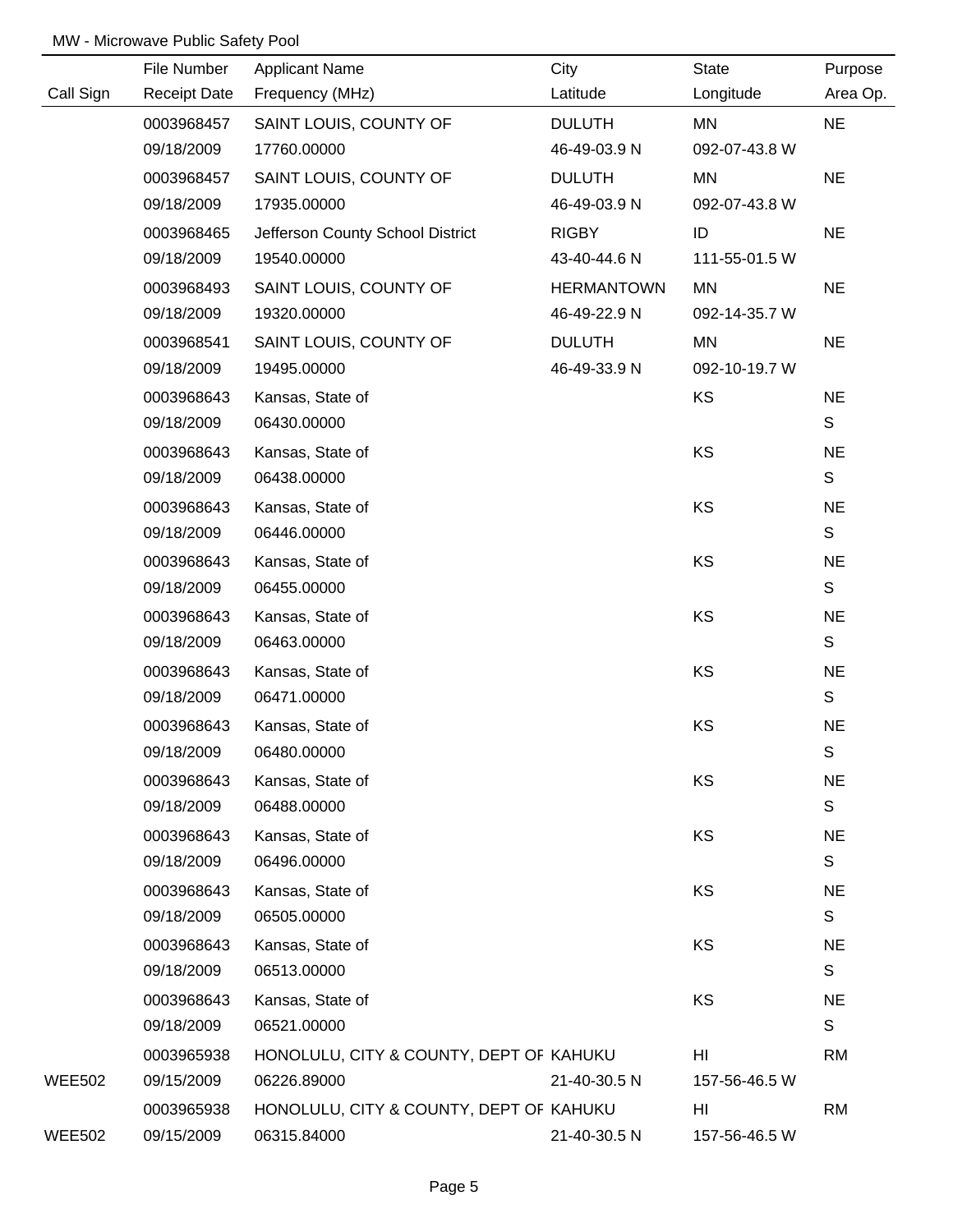|               | File Number         | <b>Applicant Name</b>                     | City         | State         | Purpose   |
|---------------|---------------------|-------------------------------------------|--------------|---------------|-----------|
| Call Sign     | <b>Receipt Date</b> | Frequency (MHz)                           | Latitude     | Longitude     | Area Op.  |
|               | 0003965942          | HONOLULU, CITY & COUNTY, DEPT OF WAIALUA  |              | HL            | <b>RM</b> |
| <b>WEE501</b> | 09/15/2009          | 06286.19000                               | 21-32-45.3 N | 158-11-40.2 W |           |
|               | 0003965942          | HONOLULU, CITY & COUNTY, DEPT OF WAIALUA  |              | HI            | <b>RM</b> |
| <b>WEE501</b> | 09/15/2009          | 06315.84000                               | 21-32-45.3 N | 158-11-40.2 W |           |
|               | 0003965944          | HONOLULU, CITY & COUNTY, DEPT OF KAILUA   |              | HI            | <b>RM</b> |
| <b>WEE503</b> | 09/15/2009          | 05945.20000                               | 21-23-46.2 N | 157-44-22.6 W |           |
|               | 0003965944          | HONOLULU, CITY & COUNTY, DEPT OF KAILUA   |              | HI            | <b>RM</b> |
| <b>WEE503</b> | 09/15/2009          | 06093.45000                               | 21-23-46.2 N | 157-44-22.6 W |           |
|               | 0003965944          | HONOLULU, CITY & COUNTY, DEPT OF KAILUA   |              | HL            | <b>RM</b> |
| <b>WEE503</b> | 09/15/2009          | 06590.00000                               | 21-23-46.2 N | 157-44-22.6 W |           |
|               | 0003965944          | HONOLULU, CITY & COUNTY, DEPT OF KAILUA   |              | HI            | <b>RM</b> |
| <b>WEE503</b> | 09/15/2009          | 19395.00000                               | 21-23-46.2 N | 157-44-22.6 W |           |
|               | 0003965945          | HONOLULU, CITY & COUNTY, DEPT OF HONOLULU |              | HI            | <b>RM</b> |
| <b>WEE504</b> | 09/15/2009          | 06345.49000                               | 21-19-14.5 N | 157-40-56.4 W |           |
|               | 0003965945          | HONOLULU, CITY & COUNTY, DEPT OF HONOLULU |              | HI            | <b>RM</b> |
| <b>WEE504</b> | 09/15/2009          | 06375.14000                               | 21-19-14.5 N | 157-40-56.4 W |           |
|               | 0003965947          | HONOLULU, CITY & COUNTY, DEPT OF MAUNALUA |              | HI            | <b>RM</b> |
| <b>WEE505</b> | 09/15/2009          | 06063.80000                               | 21-15-44.9 N | 157-42-14.1 W |           |
|               | 0003965947          | HONOLULU, CITY & COUNTY, DEPT OF MAUNALUA |              | HI.           | <b>RM</b> |
| <b>WEE505</b> | 09/15/2009          | 06123.10000                               | 21-15-44.9 N | 157-42-14.1 W |           |
|               | 0003965951          | HONOLULU, CITY & COUNTY, DEPT OF HONOLULU |              | HI.           | <b>RM</b> |
| <b>WEE499</b> | 09/15/2009          | 06256.54000                               | 21-18-15.9 N | 157-51-17.1 W |           |
|               | 0003965951          | HONOLULU, CITY & COUNTY, DEPT OF HONOLULU |              | HI            | <b>RM</b> |
| <b>WEE499</b> | 09/15/2009          | 06345.49000                               | 21-18-15.9 N | 157-51-17.1 W |           |
|               | 0003965951          | HONOLULU, CITY & COUNTY, DEPT OF HONOLULU |              | HI            | <b>RM</b> |
| <b>WEE499</b> | 09/15/2009          | 06670.00000                               | 21-18-15.9 N | 157-51-17.1 W |           |
|               | 0003965952          | HONOLULU, CITY & COUNTY, DEPT OF NANAKULI |              | HI            | <b>RM</b> |
| <b>WEE500</b> | 09/15/2009          | 06226.89000                               | 21-23-11.3 N | 158-06-20.3 W |           |
|               | 0003965952          | HONOLULU, CITY & COUNTY, DEPT OF NANAKULI |              | HI            | <b>RM</b> |
| <b>WEE500</b> | 09/15/2009          | 06256.54000                               | 21-23-11.3 N | 158-06-20.3 W |           |
|               | 0003965952          | HONOLULU, CITY & COUNTY, DEPT OF NANAKULI |              | HI            | <b>RM</b> |
| <b>WEE500</b> | 09/15/2009          | 06315.84000                               | 21-23-11.3 N | 158-06-20.3 W |           |
|               | 0003965952          | HONOLULU, CITY & COUNTY, DEPT OF NANAKULI |              | HI            | <b>RM</b> |
| <b>WEE500</b> | 09/15/2009          | 06404.79000                               | 21-23-11.3 N | 158-06-20.3 W |           |
|               | 0003965952          | HONOLULU, CITY & COUNTY, DEPT OF NANAKULI |              | HI            | <b>RM</b> |
| <b>WEE500</b> | 09/15/2009          | 06640.00000                               | 21-23-11.3 N | 158-06-20.3 W |           |
|               | 0003966006          | HONOLULU, CITY & COUNTY, DEPT OF HONOLULU |              | HI            | <b>RM</b> |
| <b>WEE508</b> | 09/15/2009          | 06034.15000                               | 21-18-54.0 N | 157-49-15.3 W |           |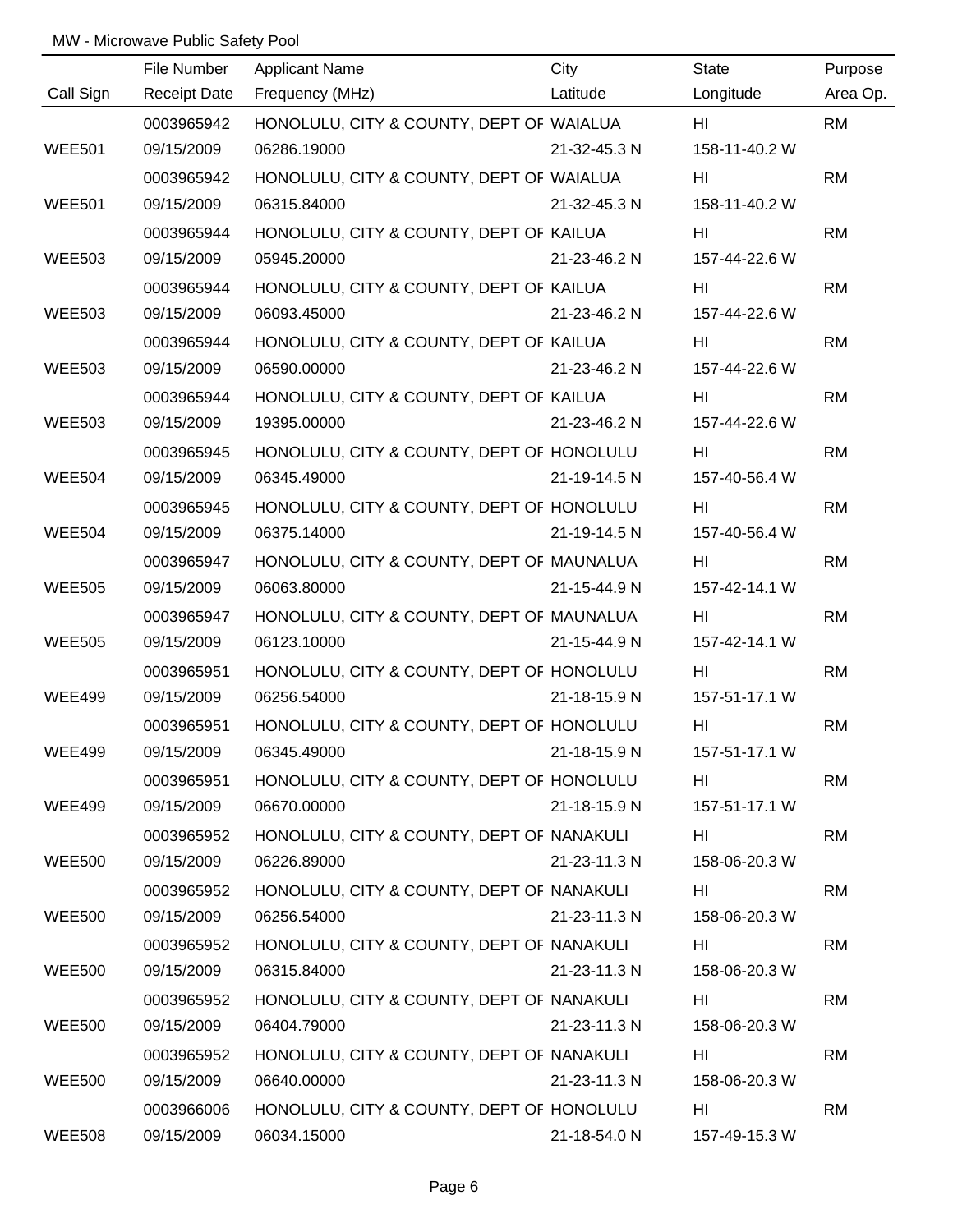|                | File Number         | <b>Applicant Name</b>                       | City         | <b>State</b>  | Purpose   |
|----------------|---------------------|---------------------------------------------|--------------|---------------|-----------|
| Call Sign      | <b>Receipt Date</b> | Frequency (MHz)                             | Latitude     | Longitude     | Area Op.  |
|                | 0003966006          | HONOLULU, CITY & COUNTY, DEPT OF HONOLULU   |              | HI            | <b>RM</b> |
| <b>WEE508</b>  | 09/15/2009          | 06093.45000                                 | 21-18-54.0 N | 157-49-15.3 W |           |
|                | 0003966006          | HONOLULU, CITY & COUNTY, DEPT OF HONOLULU   |              | HI            | <b>RM</b> |
| <b>WEE508</b>  | 09/15/2009          | 19395.00000                                 | 21-18-54.0 N | 157-49-15.3 W |           |
|                | 0003966008          | HONOLULU, CITY & COUNTY, DEPT OF WAIANAE    |              | HI            | <b>RM</b> |
| <b>WEE513</b>  | 09/15/2009          | 06004.50000                                 | 21-26-34.6 N | 158-11-16.1 W |           |
|                | 0003966009          | HONOLULU, CITY & COUNTY, DEPT OF KAHUKU     |              | HI            | <b>RM</b> |
| <b>WEE514</b>  | 09/15/2009          | 06034.15000                                 | 21-39-52.0 N | 158-00-01.3 W |           |
|                | 0003966009          | HONOLULU, CITY & COUNTY, DEPT OF KAHUKU     |              | HI            | <b>RM</b> |
| <b>WEE514</b>  | 09/15/2009          | 06063.80000                                 | 21-39-52.0 N | 158-00-01.3 W |           |
|                | 0003964304          | New York, State Of, Division of State Polic |              |               | <b>RO</b> |
| WNTA707        | 09/14/2009          |                                             |              |               |           |
|                | 0003965840          | LOS ANGELES, CITY OF                        |              |               | <b>RO</b> |
| WNEN264        | 09/15/2009          |                                             |              |               |           |
|                | 0003966665          | HONOLULU, CITY & COUNTY, DEPT OF            |              |               | <b>RO</b> |
| WNTW673        | 09/16/2009          |                                             |              |               |           |
|                | 0003966752          | HONOLULU, CITY & COUNTY, DEPT OF            |              |               | <b>RO</b> |
| WNTW672        | 09/16/2009          |                                             |              |               |           |
|                | 0003966769          | HONOLULU, CITY & COUNTY, DEPT OF            |              |               | <b>RO</b> |
| WNEU884        | 09/16/2009          |                                             |              |               |           |
|                | 0003966813          | HONOLULU, CITY & COUNTY, DEPT OF            |              |               | <b>RO</b> |
| WNEU885        | 09/16/2009          |                                             |              |               |           |
|                | 0003966815          | HONOLULU, CITY & COUNTY, DEPT OF            |              |               | <b>RO</b> |
| <b>WNTW669</b> | 09/16/2009          |                                             |              |               |           |
|                | 0003968443          | NAVAJO TRIBAL UTILITY AUTHORITY             |              |               | <b>RO</b> |
| <b>WIA701</b>  | 09/18/2009          |                                             |              |               |           |
|                | 0003968444          | NAVAJO TRIBAL UTILITY AUTHORITY             |              |               | <b>RO</b> |
| <b>WIA702</b>  | 09/18/2009          |                                             |              |               |           |
|                | 0003968445          | NAVAJO TRIBAL UTILITY AUTHORITY             |              |               | <b>RO</b> |
| <b>WIA703</b>  | 09/18/2009          |                                             |              |               |           |
|                | 0003968673          | WISCONSIN DOT, STATE PATROL                 |              |               | <b>RO</b> |
| WPP62          | 09/18/2009          |                                             |              |               |           |